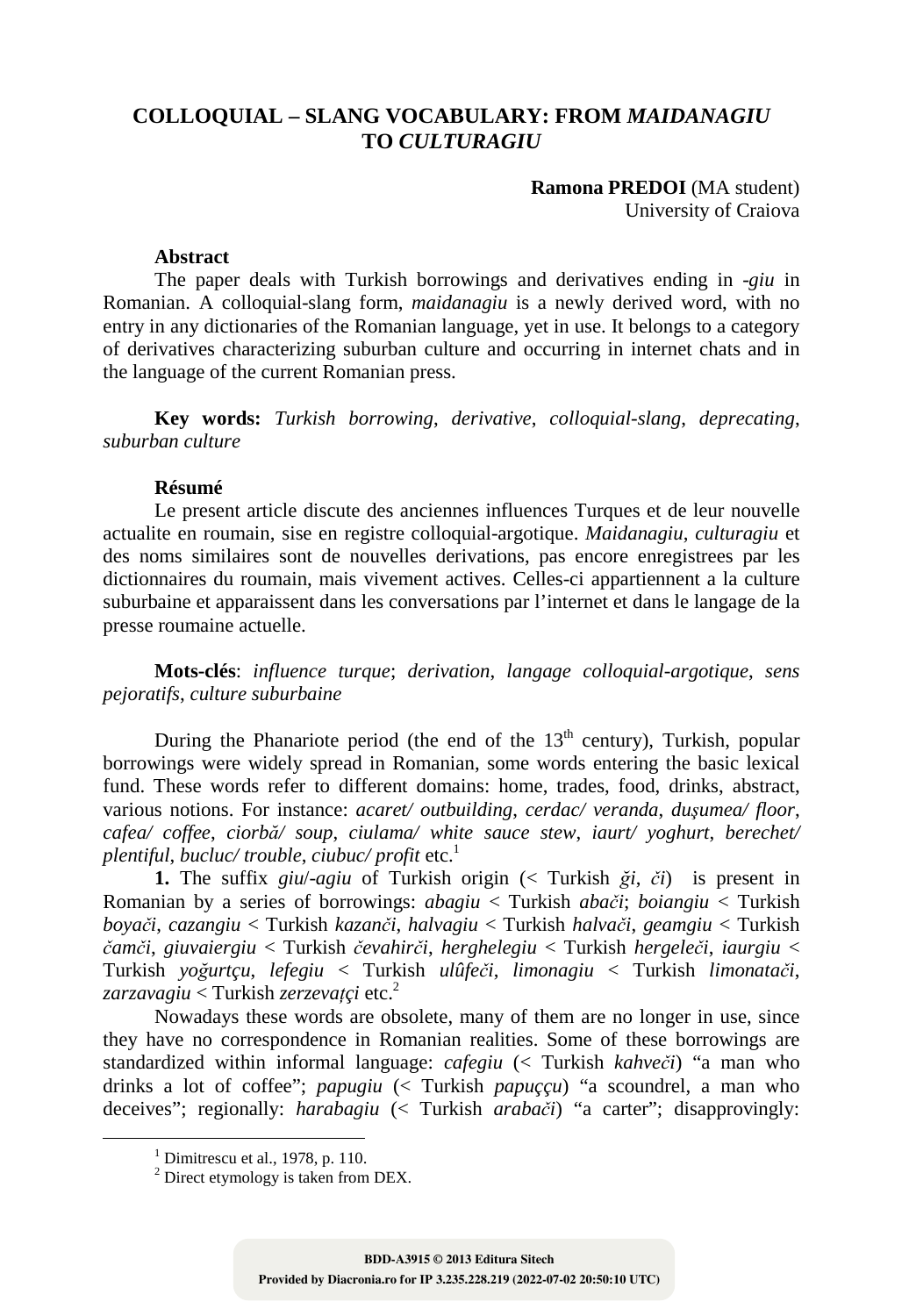*palavragiu* (< Turkish *palavrači*) "a person who speaks too much, a windbag, a chatterer"; deprecatingly: *chilipirgiu* (< Turkish *kelepirči*) "a man who hunts for bargains". The suffix has been productive in Romanian since the  $16<sup>th</sup>$ -18<sup>th</sup> centuries. It is first of all attached to bases of Turkish origin: *cusurgiu/ fault-finder*, consisting of *cusur* (< Turkish *kusur*) + -*giu*; *macaragiu/ crane operator*, derived from *macara* (< Turkish *makara*) + -*giu*; *mahalagiu/ suburbanite*, from *mahala* (< Turkish *mahalle*) + -*giu*; *moftangiu/humbug*, from *moft* (< Turkish *müft*) + -*angiu*; *sacagiu/ water-carrier* (< Turkish *saka* "sacagiu") + -*giu*; *tarabagiu/shopkeeper* (< Turkish *tarab*) + -*agiu*. Its productivity at that time is also proved by its association with bases of different origins: *reclamagiu/complainer*, derived from the verb *reclama* (<French *réclamer*) + -*giu*; *scandalagiu/brawler*, from *scandal* (< French *scandale*) + -*agiu*; *barcagiu/ boatman*, from *barcă* (<Italian *barca*) + -*agiu*; *tablagiu/ backgammon player*, from *tablă* (< Greek *távli*) + -*giu*; *pomanagiu/cadger*, from *pomană* (< Slavic *poměnŭ*) + *giu*. Most Old Romanian words were related to social, political and economic life.

Stylistically, many derivatives are associated with the informal register: *chiulangiu*, *moftangiu*, *reclamagiu* or have a deprecating connotation: *pomanagiu*, as mentioned in DEX.

**2.** Other coinages, spontaneous creations, are also part of the colloquial-slang register, and they can be noticed in the communication of bloggers and of the chatting ones. We have selected a derivative which is not included either in general dictionaries<sup>3</sup>, or slang dictionaries<sup>4</sup>: *maidanagiu*, deriving from *maidan* (<Turkish *meydan*/*maydan*) + -*giu.* Its colloquial-slang meanings are: 1. "a person who does sports (as some do) on a waste ground"; 2. "a vulgar, uneducated person, behaving as if he were on a waste ground". They stand out of context, being identified by the current Romanian press, as well as out of the forum discussions. For instance, for the first meaning:

"Ei bine, da, Radu Paraschivescu a fost fotbalist. Ştie ce spune. A debutat ca *maidanagiu* 'în iarba Banatului', a încins şi un-doiuri cu bordurile şi maşinile de prin parcări"./ "Well, yes, Radu Paraschivescu was a footballer. He knows what he's saying. He began like a *maidanagiu* 'in the grass of Banat', then he played with the curbs and cars in the car parks". (*http://www.evz.ro*/26.11.2008, *Paraschivescu*, *dezamăgit de 'ocultarea' lui T.R. Ungureanu*);

"Zidane este un derbedeu educat pe maidan ajuns, cu ceva talent de *maidanagiu*, pe un maidan de lux la Berlin"./ "Zidane is a scamp brought up on a waste ground, who, with some talent of a *maidanagiu*, got to a luxurious waste ground in Berlin". (http://www. hotnews.ro/13.07.2007, *Conferinţa de presă susţinută de Zinedine Zidane*);

"Ieri, miercuri 20 aprilie, când toată suflarea fotbalistică urmărea mediatizatul Barcelona-Real Madrid, am avut inspiratia (venită din experienta mea de microbist și *maidanagiu* în ale fotbalului), să refuz această tentație și să-mi îndrept privirea la altă partidă, Tottenham-Arsenal"./ "Yesterday, on Wednesday, 20 April, when all footballers were watching the much mediated match between Barcelona and Real Madrid, I had the inspiration (arising out of my fanatic and *maidanagiu* experience in football matters), to turn down this temptation and watch another match, Tottenham-

 $\overline{a}$ 

 $3$  DEX, DEXI, MDA III, DCR<sub>3</sub>, DEX on-line.

<sup>4</sup> Croitoru Bobârniche, 1996; Volceanov, 1998.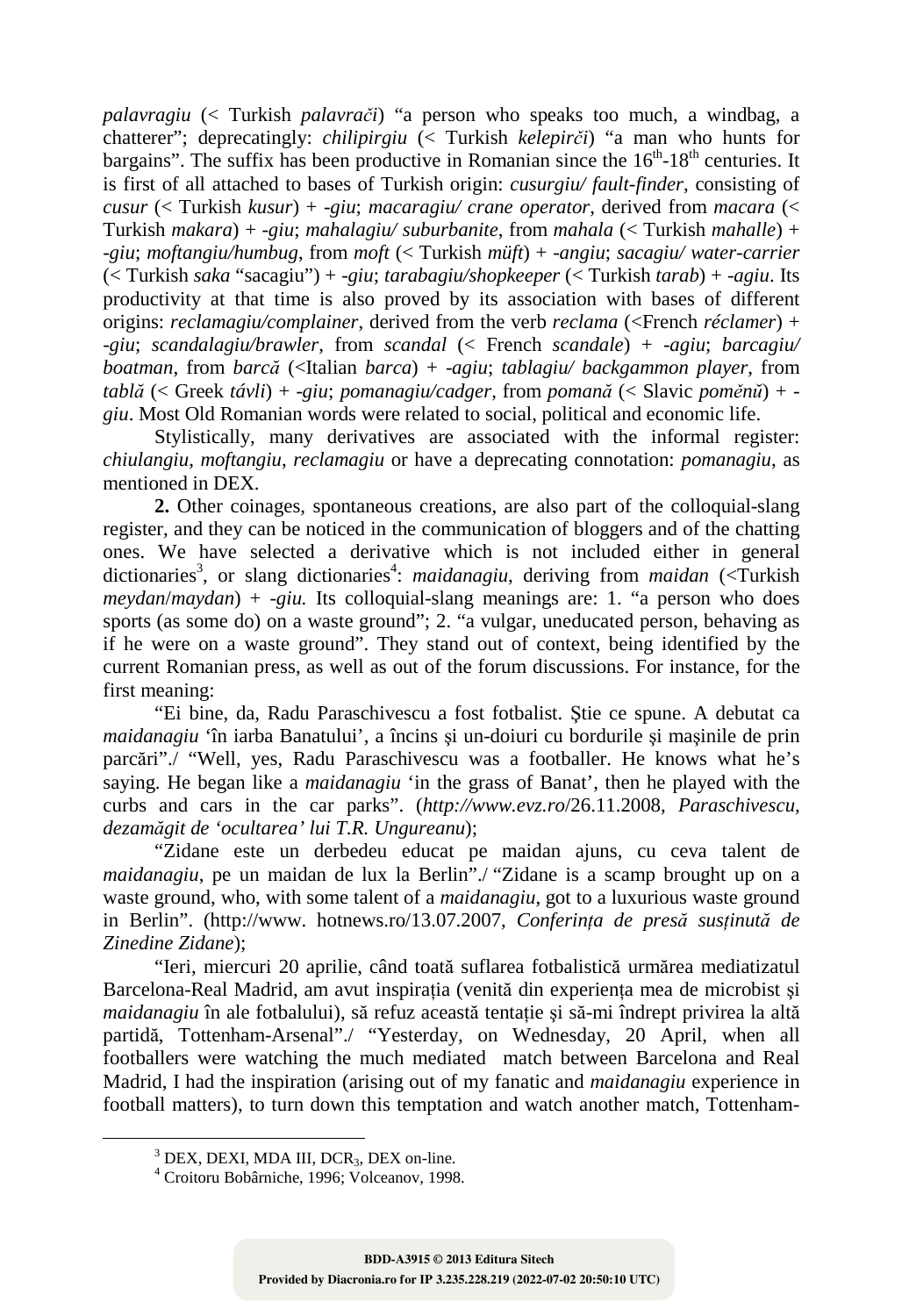Arsenal". (www.blogspot. ro./21.04.2011, *Un meci de zile mari*, *un regal fotbalistic*);

"Gestul de *maidanagiu* nu putea fi iertat în templul tenisului"./ "The gesture of *aidanagiu* couldn't be overlooked in the temple of tennis". a *maidanagiu* couldn't be overlooked in the temple of (www.tolo.ro/29.06.2010, *Cele 10000 de ore ale lui Victor*: *Cătălin Tolontan*).

The hint to the lack of professionalism in a sports game is marked by the negative connotation of the derivative.

For the second meaning:

"Există în această tară ca un cimitir refuzat câte unul care se străduia să vorbească academic, foarte ponderat, care purta haine lejere, aduse din alte tari, dar toate nu făceau decât să-i sporească vulgaritatea de *maidanagiu* parvenit"./ "There is, in this country like a refused cemetery, a man here and there striving to speak like an academic, calmly, wearing comfortable clothes brought from other countries, and all these did nothing but increase his vulgarity as a newly rich *maidanagiu*". (http://www.zf.ro/ziarul-de-duminica/05.05.2010, *La frontiera istoriei/* '*Cadavre in vid*' *din Biserica Neagra*);

"Avortonul ăsta, birepetentul Antenescu ce a venit pe lume pe duşumeaua unei taverne din Sulina printre picioarele unor beţivi îşi trădează dimensiunea de *maidanagiu* si mahalagiu"./ "This moron, Antenescu, two times a repeater, who was born on the floor of a tavern in Sulina in the middle of sots, gives himself away, he is just a *maidanagiu* and a foul mouth". (http://ziarero.antena3.ro/16.03.2011, *Antonescu*: *Băsescu şi Boc râd întruna ca proştii într-o ţară cu oameni din ce în ce mai trişti*);

"Insultele de *maidanagiu* adresate de Haşotti la adresa consilierului Lăzăroiu, reflectă nivelul 'cultural' al ministrului 'culturii' USL-as!"/ "The insults of *maidanagiu* addressed by Haşotti to counsellor Lăzăroiu, reflect the 'cultural' level of the USL minister of 'culture' ". (www.ziare.com/16.11.2012, *Comunitatea*).

The deviation from the correct use of language may often be noticed in the failure to know the meanings: the derivative substitutes the superlative meaning of the noun, in a pleonastic construction:

"În al doilea rând, tu eşti *un mârlan maidanagiu* cu o gură foarte mare şi cu nu mai mult de 8 clase de şcoală, aşa vorbeşti, aşa trăieşti, aşa vei muri!"/ "Secondly, you are a *maidanagiu boor* with a big mouth and no more than 8 years of school, so you speak, so you live, so you die!" (http://www.gandul.info/30.05.2013, *Barack Obama*, *un coşmar pentru Secret Service*).

The "positive" meaning is assigned to the derivative, as associated with a noun of this category:

"De când acest dinozaur roşu... a aderat la doctrina liberală Antonescu demonstrează adevărate *calităţi de maidanagiu*, care, în loc de argumente, trece la atacuri suburbane si la inventii nedovedite de nimeni"./ "Since this red dinosaur... embraced the liberal doctrine Antonescu has shown real *qualities of maidanagiu*, who, instead of providing arguments, gets down to suburban assaults and inventions that no one has proved". (http://webcache. googleusercontent.com/23.05.2013, *Marga*: *Băsescu şi-a trimis odrasla agramată în PE şi vorbeşte despre nepotism*).

 **3.** Colloquial-slang forms, with disapproving, deprecating connotations, such as *maidanagiu*, *gargaragiu* "chatterer", *culturagiu* "fake man of culture", *ţepangiu*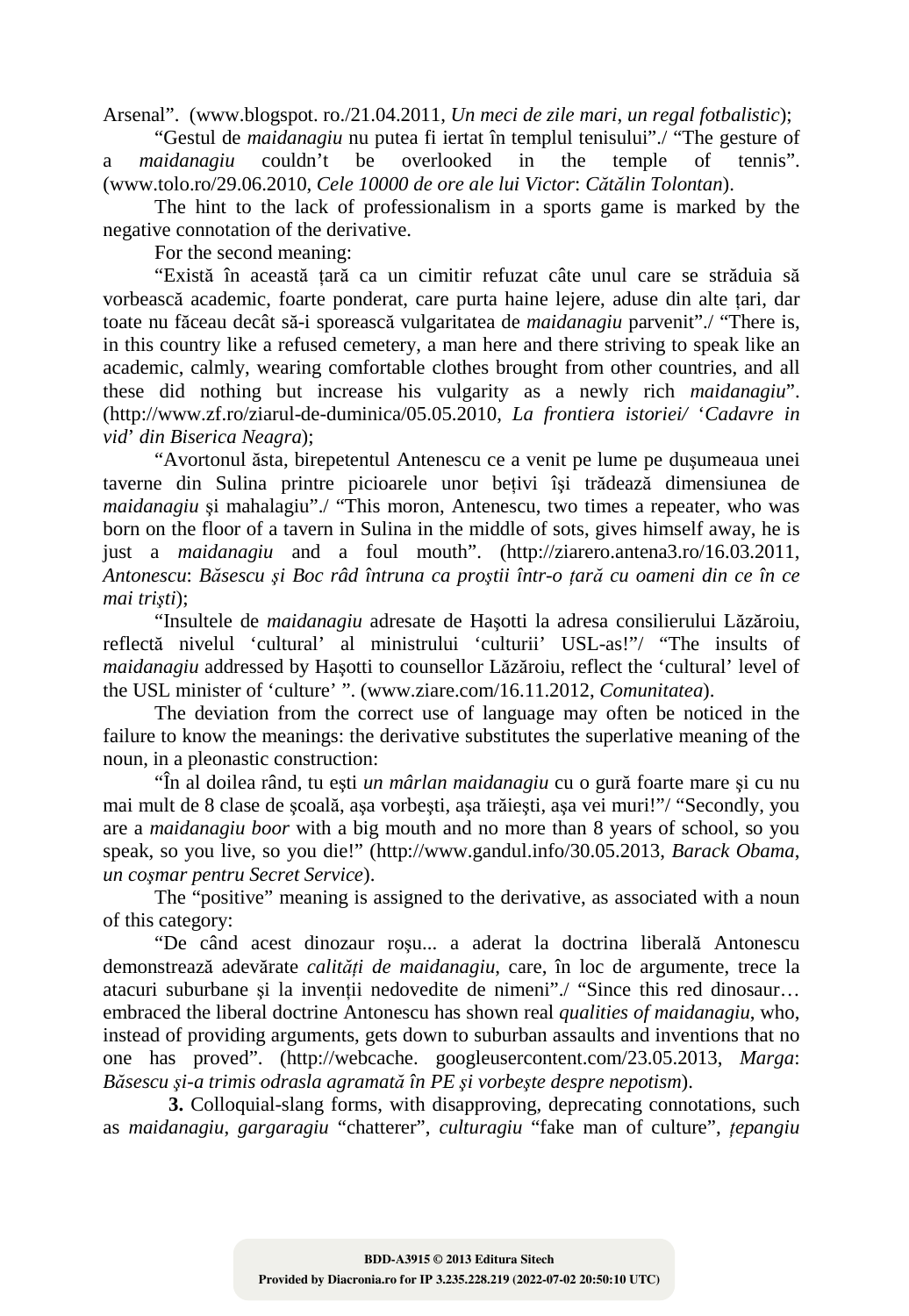"scoundrel, dodger"<sup>5</sup> confer a certain expressivity upon language:

"Horia-Roman Patapievici: 'Prostilor le pare inteligent, ignorantilor le pare erudit, iar omului de pe stradă îi pare competent. Dar pentru oamenii de bun-simt e pur şi simplu un *gargaragiu*' "./ "Horia-Roman Patapievici: 'He seems intelligent to stupid people, a learned man to ignorant people, and competent to ordinary people in the street. But he is just a *gargaragiu* to decent people". (http://www.evz.ro/04.06.2009, *SENATUL EVZ*: *Adrian Severin*);

"*Gargaragiul* minte cu japca/ "A *gargaragiu* is a shameless liar". (http://www.ziare. com/04.11.2010, *Gargaragiul minte cu japca*);

"Conflictul dintre Iancu şi Ostaficiuc s-a acutizat după ce preşedintele CJT a anuntat că instituția pe care o conduce a investit trei milioane de euro în stadionul 'Dan Păltinişanu'. 'Ce spune acest om sunt nişte minciuni! Cine iubeşte clubul trebuie să ştie cine este acest gargaragiu!' "./ "The conflict between Iancu and Ostaficiuc was aggravated after the CJT manager announced that the institution he was running had invested 3 million Euros in the 'Dan Păltinişanu' stadium. 'This man is lying! Those who love this club must know who this *gargaragiu* really is!" (http://banateanul.gandul.info/ sport/06.04.2008, *Iancu îl face 'mincinos' şi 'gargaragiu' pe Ostaficiuc*)

"Desigur, poţi face o întreagă 'filosofie' circumscrisă în jurul unui singur termen – de pildă 'întru', vorba lui Noica. Dar asta înseamnă, iarăşi vorba filosofului de la Păltiniș, să devii un '*culturagiu* fanatic' – și cam atât. Cultura în sine nu îți poate oferi un 'God's Eye View', la fel cum între inteligentă și întelepciune nu este o pură și simplă sinonimie"./ "You can certainly circumscribe an entire 'philosophy' around a single term – for instance 'within', as Noica said. But this means, again, as the philosopher from Păltiniş used to say, to become a 'fanatic *culturagiu*' – and that would be all. Culture as such cannot endow you with a 'God's Eye View', just as intelligence and wisdom are not mere synonyms". (http://convorbiri-literare.dntis.ro/ 13.05.2013, *Basmul – purtător al marilor întrebări*);

"*Ţepangii* sunt peste tot, chiar şi la Constanţa. Când faceţi acte, evitaţi firma de avocatură Bese şi asociaţii, trage ţepe la multă lume"./ These *ţepangii* are everywhere, even in Constanta. When you need to conclude acts, stay away from this Bese  $\&$ Associates law firm, they fool everybody". (http://m.cugetliber. ro/04.12.2012, *Ioana Purcărea: Eu nu sunt rudă cu soţul meu*!);

"Foarte corect,la naiba cu *ŢEPANGII* ăştia care îşi bat joc de oamenii neştiutori să le bage pe gât tot felul de kk de receptoare gen...Opticum HD 7700 CICX care nu ştiu LINUX la acelaşi preţ cu receptoarele HD care ştiu LINUX"/ "That's right, to hell with these *TEPANGII* who dupe ignorant people, and make them buy this s... of receivers, Opticum HD 7700 CICX, same price as LINUX-based HD receivers". (http://www.rdi-board.com/24.10.2009, *Ajutor*, *vă rog*)

The semes "stupidity", "vulgarity", "insolence" reunite in the semantics of the above-mentioned colloquial-slang words, which are not used only by less educated people. In the free discussions on the forum, educated youths (speaking foreign languages, looking for sensational, original communication) make frequent use of these words. The tabloid press, in its turn, fosters the creation of many colloquialslang coinages, characterizing suburban culture.

 $\overline{a}$ 

<sup>5</sup> See also other coinages discussed by Zafiu, 2010, p. 69: *baftangiu*, *damblagiu*, *drogangiu* etc.